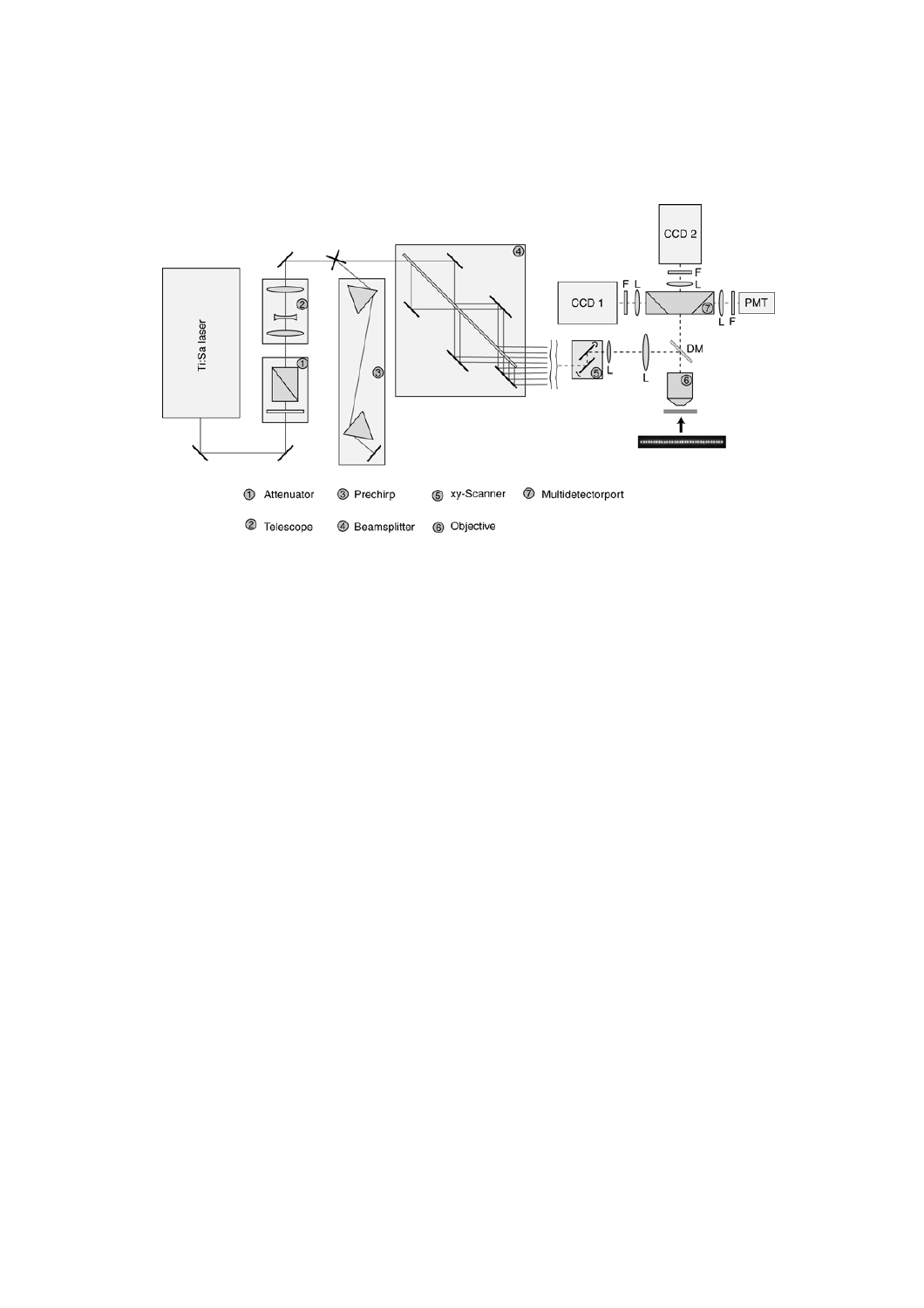



 $\overline{A}$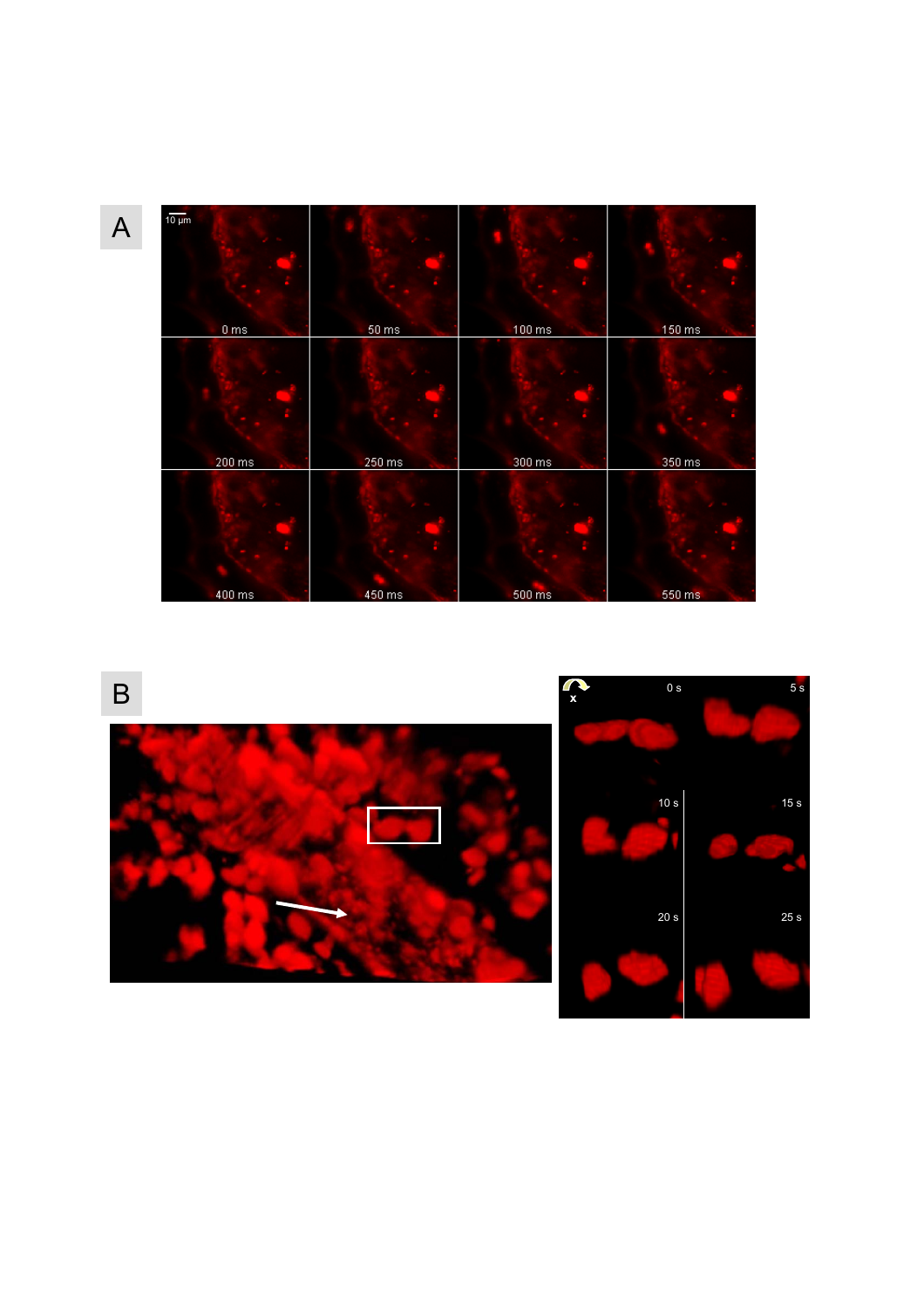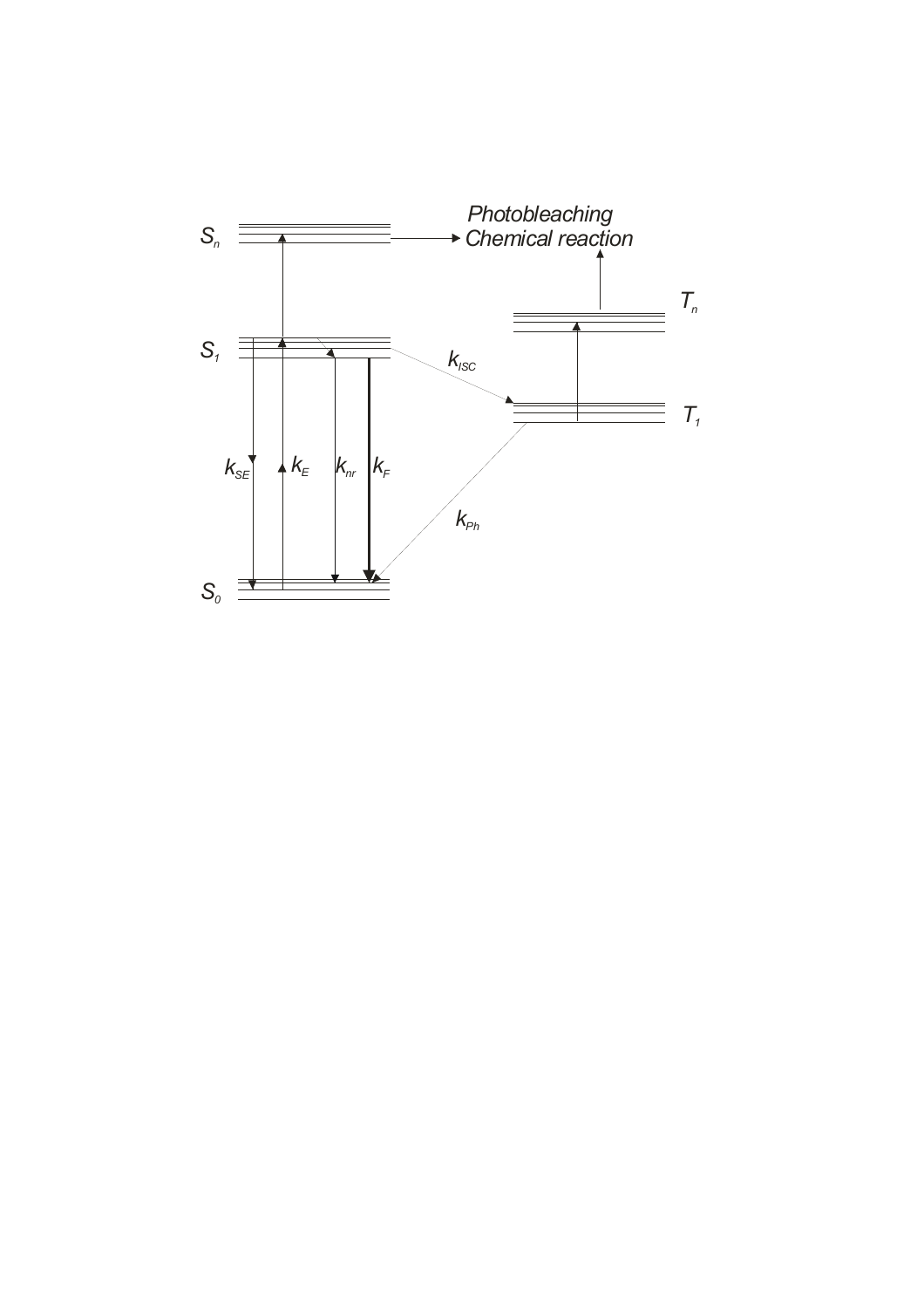



fluorescence decay curve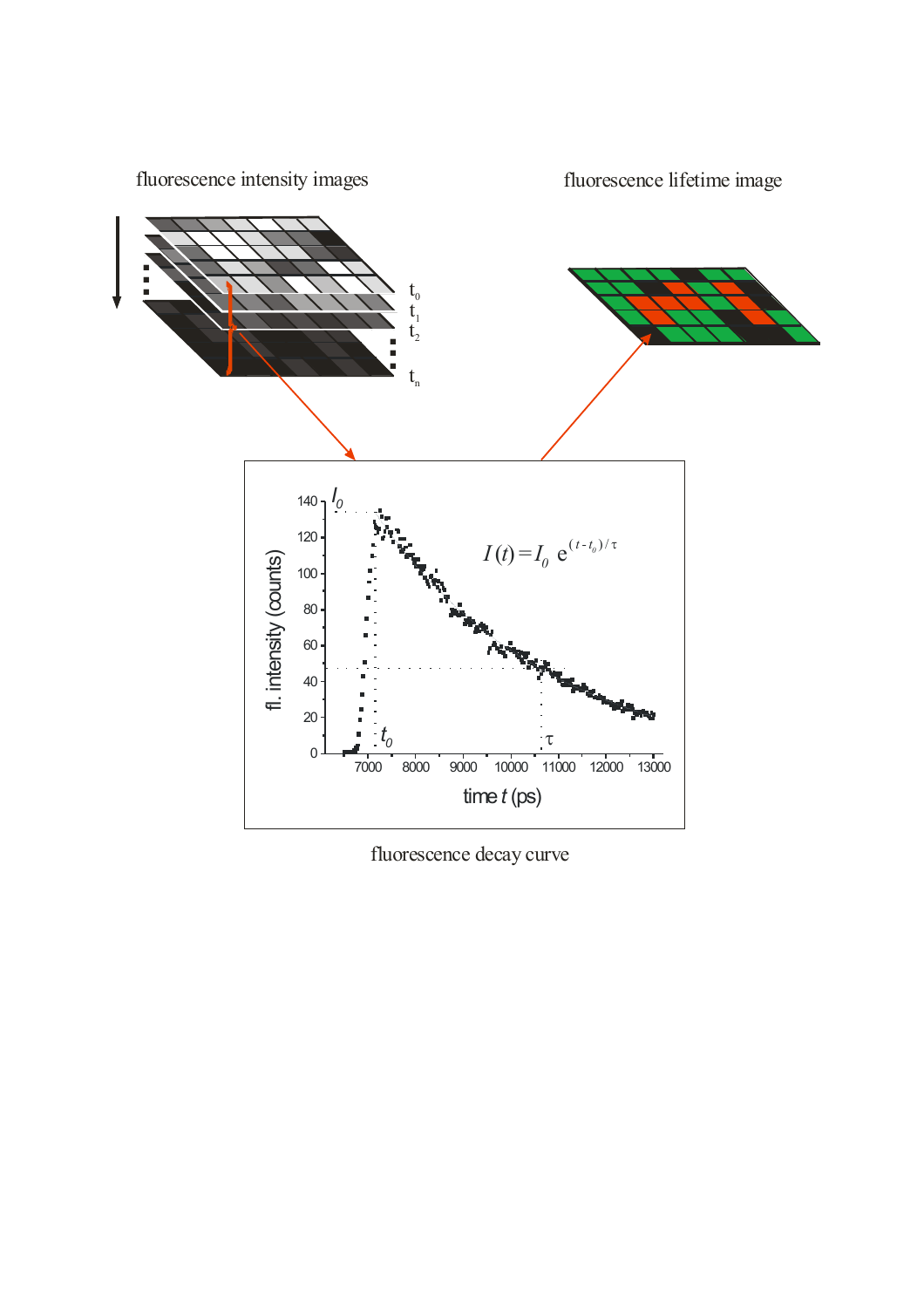

*n*-m ap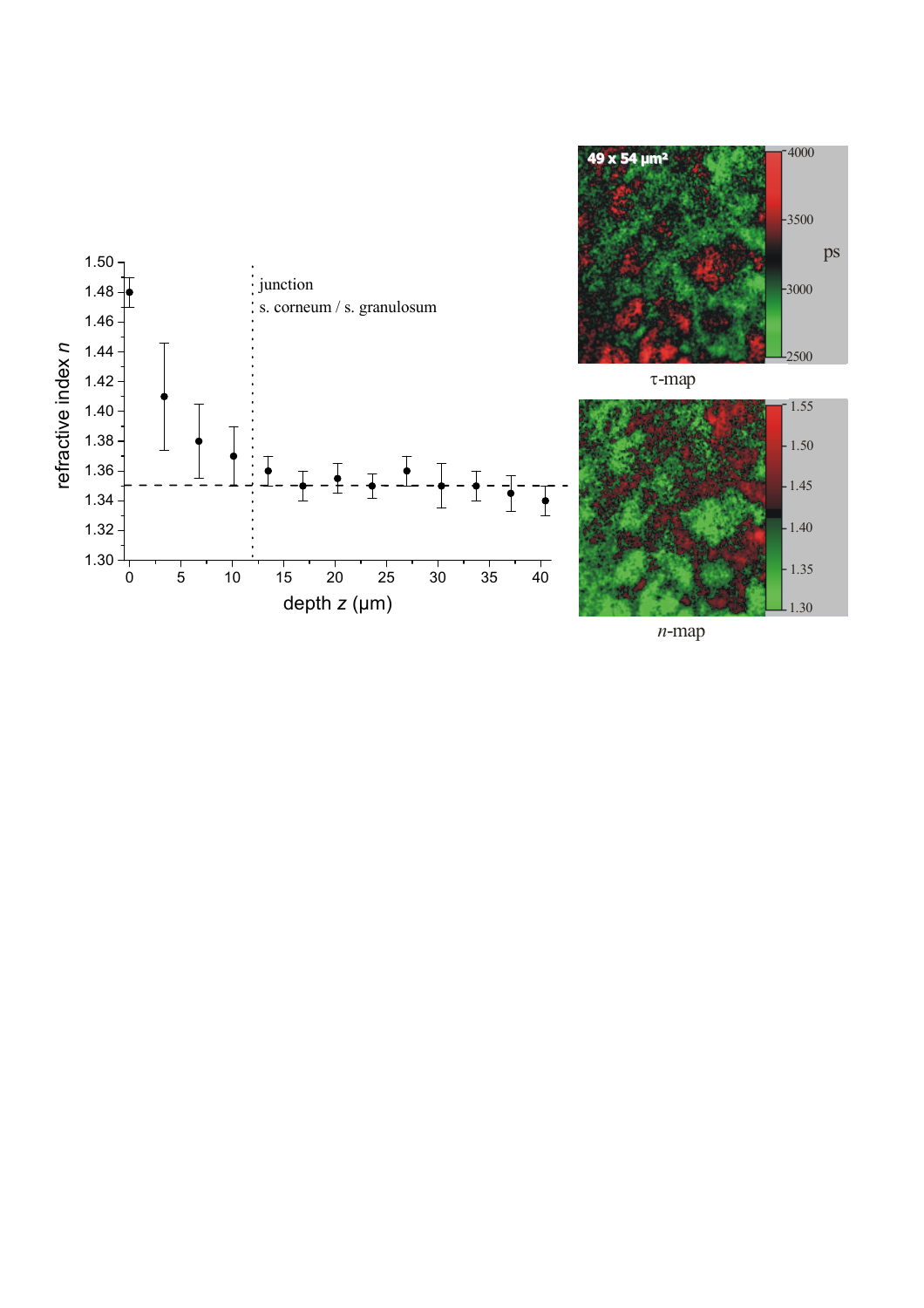



*pH*-map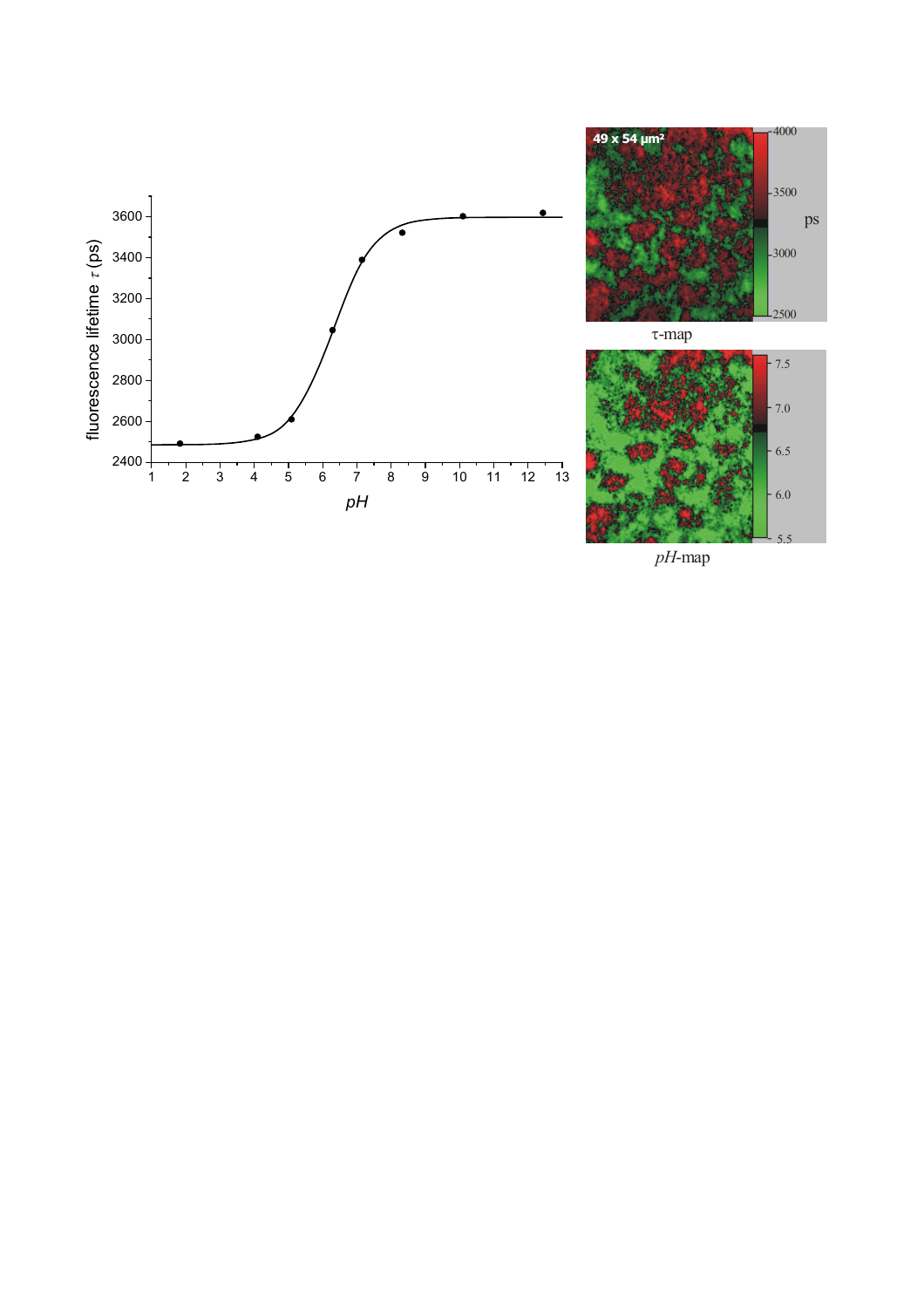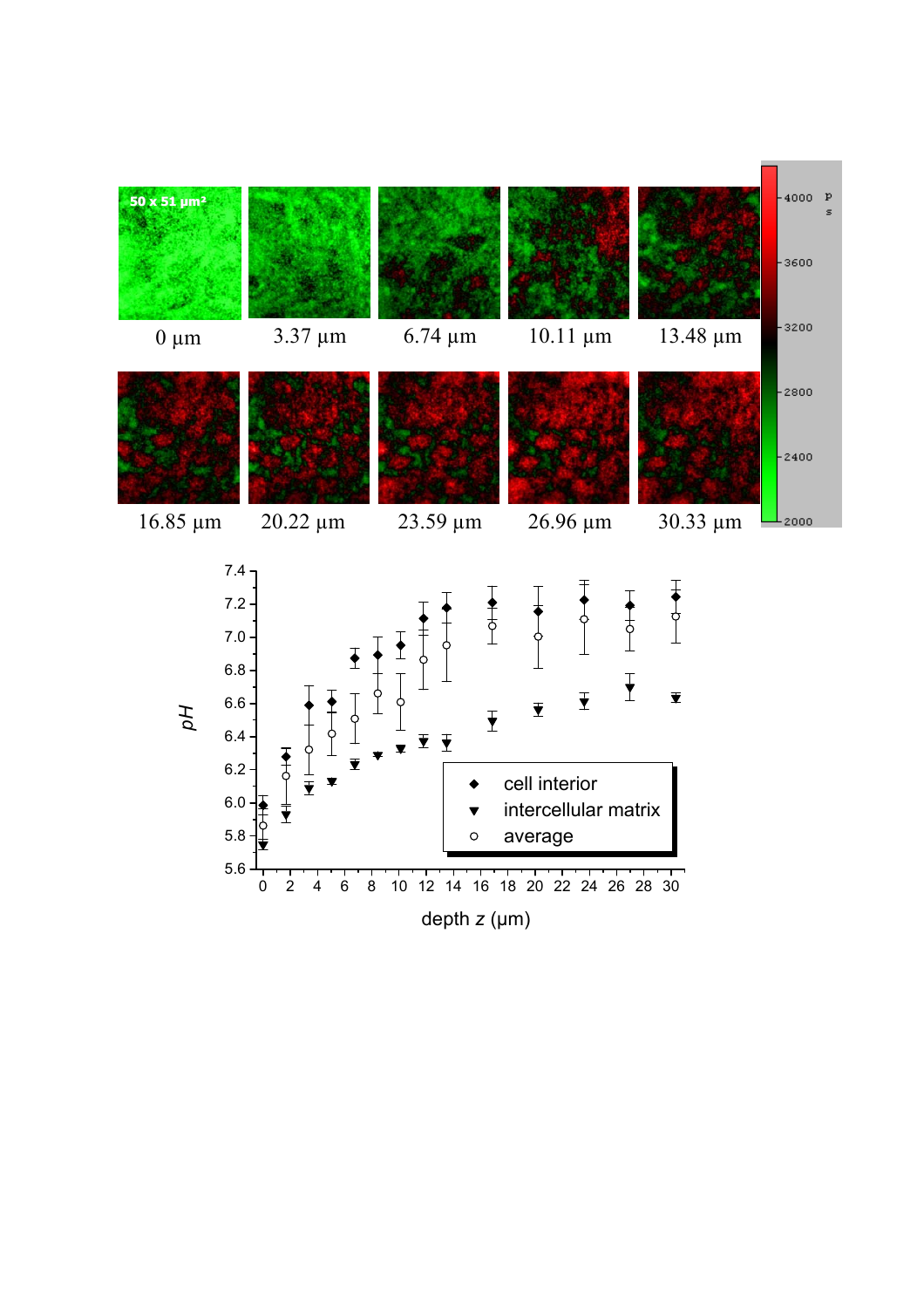